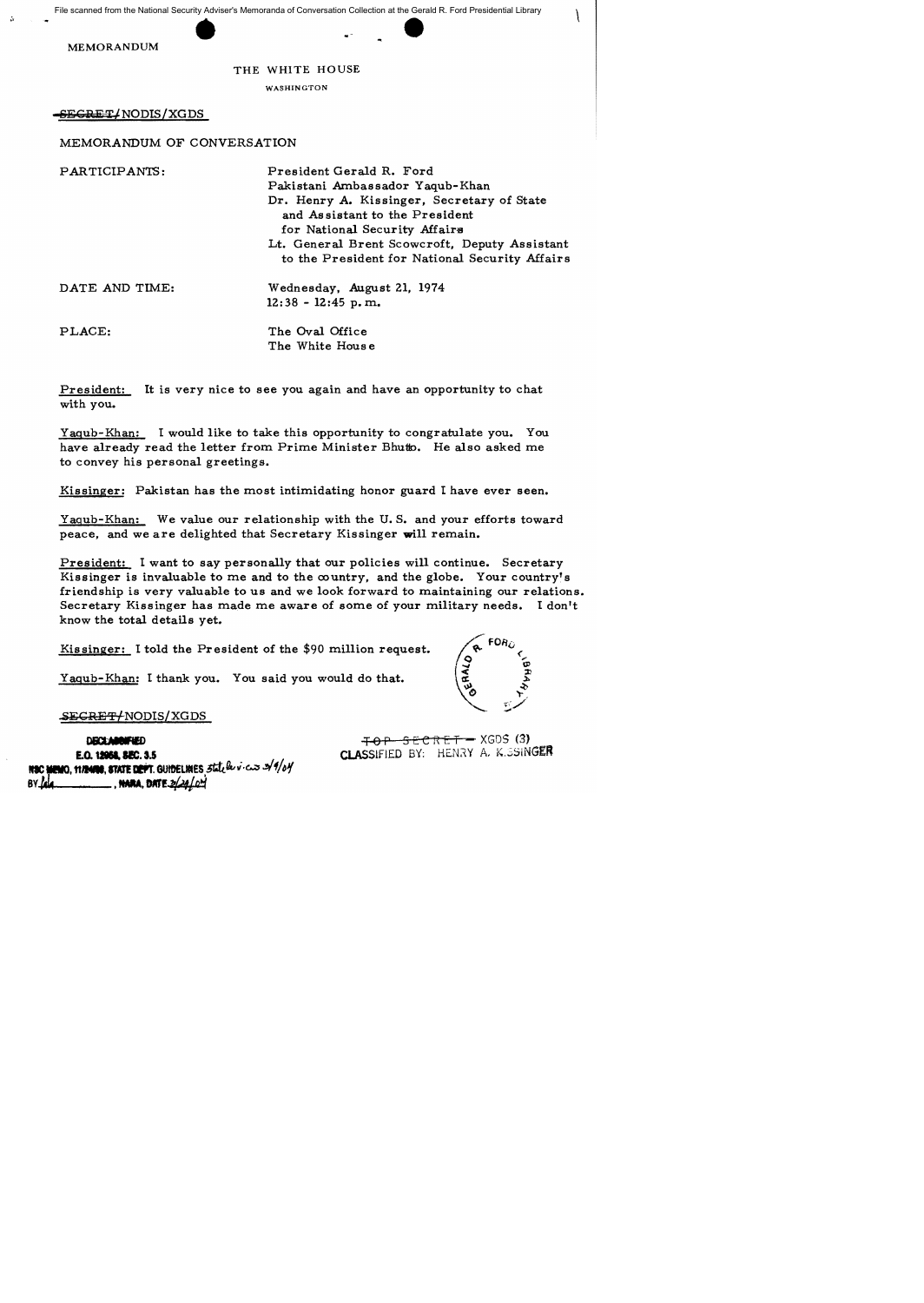## $-$ <del>-SEGRET/</del> NODIS/XGDS SBGRS'r/ *NODIS/XGDS* -2-

Kissinger: On a sales basis, it wouldn't be as difficult to do.

Yagub-Khan: We don't want to embarrass our friends. You know our needs and that is sufficient.

Kjssinger: If we wind up with the Greek-Turkish, Arab-Israeli and India-Pakistan [problems] all at once....

Yagub -Khan: You heard about the Cyprus developments?

Kissinger: There was a proposal for Prime Minister Bhutto to mediate.

Yagub-Khan: Karamanlis made it, and we immediately checked it with the Turks. Your Ambassador said it would be fine with you. We have sent an Under-Secretary to Athens and Ankara to check the land to see whether mediation is possible.

President: Your assistance has been very helpful and we appreciate it.

[After closing pleasantries, the meeting ended.]

~(!'n !NODIS/XGDS